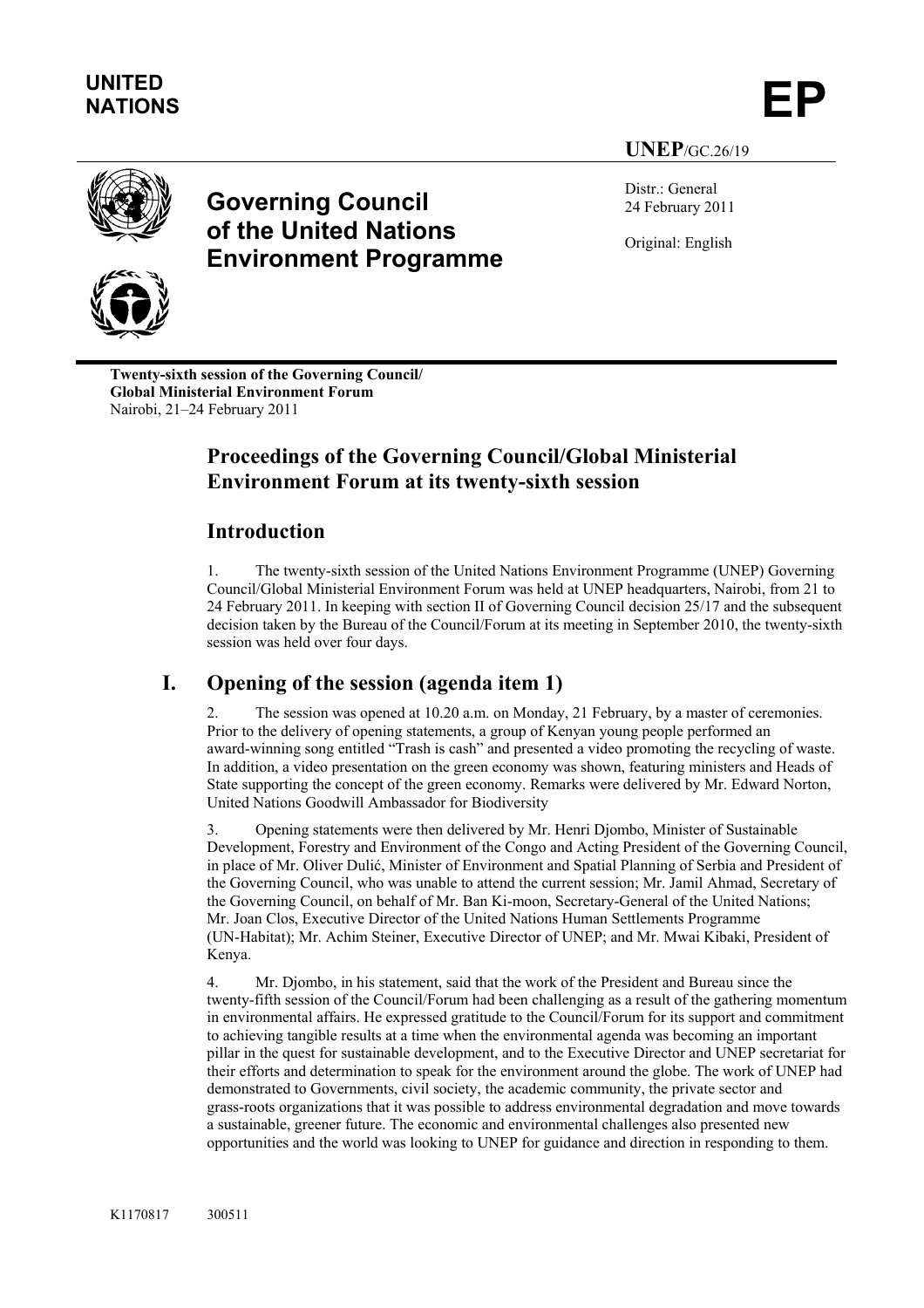### **III. Adoption of decisions**

43. At its 7th plenary meeting, the Council/Forum adopted the following decisions:

| <b>Decision No.</b> | <b>Title</b>                                                                                                                                                                                                                                     |
|---------------------|--------------------------------------------------------------------------------------------------------------------------------------------------------------------------------------------------------------------------------------------------|
| 26/1                | International environmental governance                                                                                                                                                                                                           |
| 26/2                | World environment situation                                                                                                                                                                                                                      |
| 26/3                | Chemicals and wastes management                                                                                                                                                                                                                  |
| 26/4                | Intergovernmental science-policy platform on biodiversity and ecosystem<br>services                                                                                                                                                              |
| 26/5                | Ten-year framework of programmes on sustainable consumption and<br>production                                                                                                                                                                    |
| 26/6                | Organizing the third intergovernmental review meeting of the Global<br>Programme of Action for the Protection of the Marine Environment from<br><b>Land-based Activities</b>                                                                     |
| 26/7                | Consultative process on financing options for chemicals and wastes                                                                                                                                                                               |
| 26/8                | Amendments to the Instrument for the Establishment of the Restructured<br>Global Environment Facility                                                                                                                                            |
| 26/9                | Proposed biennial programme of work and budget for 2012–2013                                                                                                                                                                                     |
| 26/10               | Management of trust funds and earmarked contributions                                                                                                                                                                                            |
| 26/11               | Enhanced coordination across the United Nations system, including the<br><b>Environment Management Group</b>                                                                                                                                     |
| 26/12               | Enhancing cooperation and coordination within the chemicals and wastes<br>cluster                                                                                                                                                                |
| 26/13               | Omnibus decision on reports of the Executive Director                                                                                                                                                                                            |
| 26/14               | Global Environment Monitoring System Water Programme                                                                                                                                                                                             |
| 26/15               | Strengthening international cooperation on the environmental aspects of<br>emergency response and preparedness                                                                                                                                   |
| 26/16               | Promoting South-South cooperation on biodiversity for development                                                                                                                                                                                |
| 26/17               | Provisional agendas, dates and venues for the twelfth special session of the<br>Governing Council/Global Ministerial Environment Forum and the<br>twenty-seventh session of the Governing Council/Global Ministerial<br><b>Environment Forum</b> |
|                     |                                                                                                                                                                                                                                                  |

44. At the time of the adoption of the draft omnibus decision on reports of the Executive Director, one representative expressed the view that the Council/Forum should not adopt decisions the sole purpose of which was to acknowledge the submission of reports by the Executive Director in response to requests from the Council/Forum. Such decisions, he said, were unnecessary and took up valuable time that was needed for the conduct of more urgent business.

### **IV. Credentials of representatives (agenda item 3)**

45. In accordance with rule 17, paragraph 2, of the rules of procedure, the Bureau examined the credentials of the representatives attending the session. Representatives of 54 of the 58 member States attended the session and their credentials were found to be in order. The Bureau so reported to the Council/Forum, which approved the Bureau's report at the 7th plenary meeting, on 24 February 2011.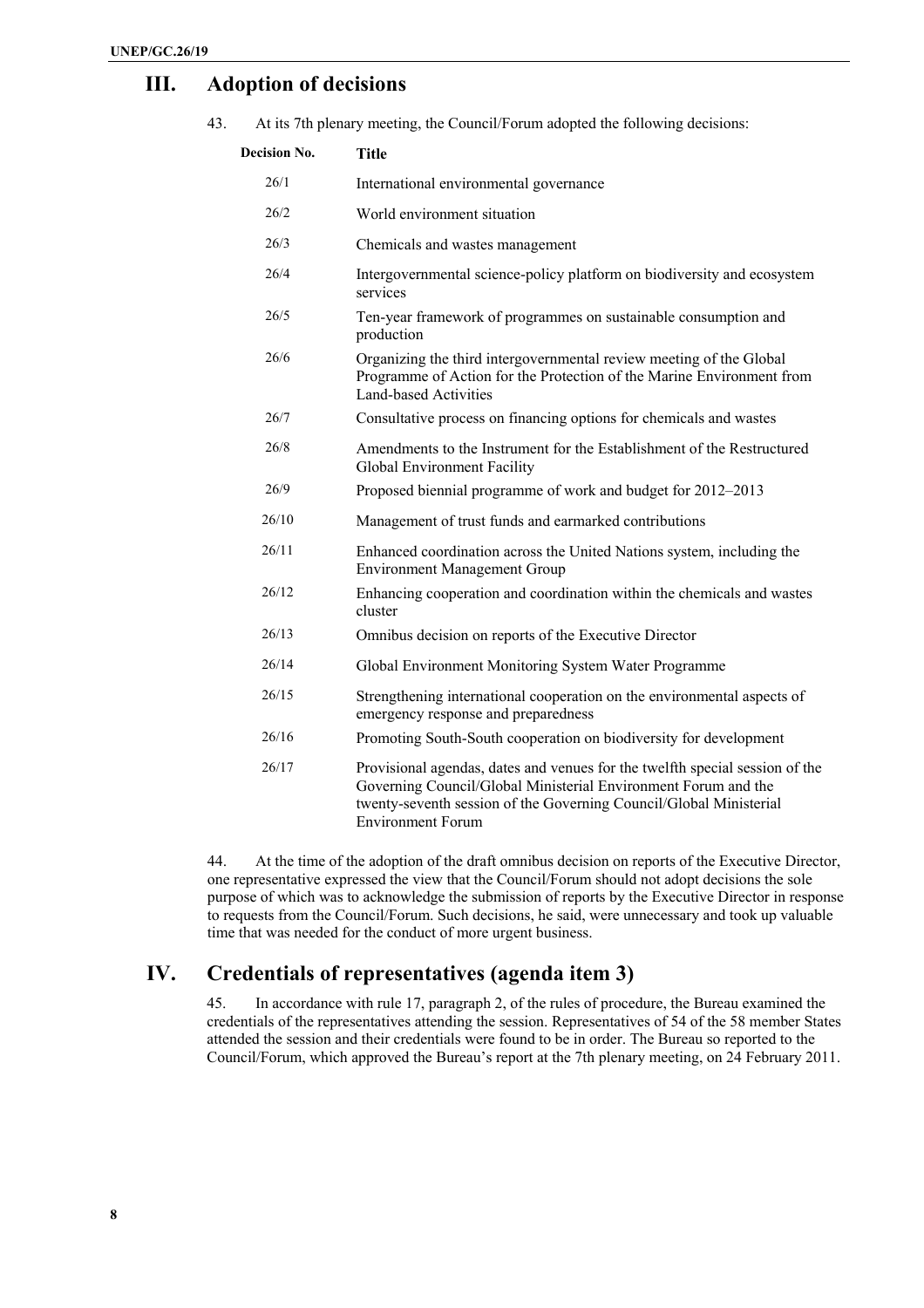within and beyond the United Nations system, based on the most effective and successful features of the reviewed models of cooperation in other fields;

4. *Invites* the Commission on Sustainable Development to finalize and adopt at its nineteenth session a 10-year framework of programmes on sustainable consumption and production and requests the United Nations Environment Programme, in collaboration with other relevant agencies, to enhance coordination and coherence in its implementation;

5. *Requests* the Executive Director:

(a) To ensure that the United Nations Environment Programme continues to play an active and co-leading role with the United Nations Department of Economic and Social Affairs in the development of a 10-year framework of programmes on sustainable consumption and production in all its dimensions such as objectives, institutional arrangements and priority programmes;

(b) To offer to take a lead role in the implementation of a 10-year framework of programmes on sustainable consumption and production;

(c) To take the necessary measures for the United Nations Environment Programme to play a lead role in the implementation of the 10-year framework of programmes;

(d) Directly to support implementation of the 10-year framework of programmes in programme areas where the United Nations Environment Programme has particular expertise;

6. *Encourages* Governments to participate actively in the finalization of a sound and effective 10-year framework of programmes on sustainable consumption and production during the intergovernmental preparatory meeting for the nineteenth session of the Commission on Sustainable Development, and the nineteenth session itself, and to support its subsequent implementation to promote a shift to sustainable consumption and production;

7. *Invites* Governments and others in a position to do so to provide financial and technical assistance and capacity-building through public and private efforts to support the implementation of the 10-year framework of programmes on sustainable consumption and production, once adopted;

8. *Recognizes* that the 10-year framework of programmes could be an important input into the preparatory process for the United Nations Conference on Sustainable Development, to be held in Rio de Janeiro, Brazil, in 2012;

9. *Requests* the Executive Director to submit a report on the implementation of the present decision to the Governing Council at its twelfth special session in anticipation of the Governing Council's contribution to the United Nations Conference on Sustainable Development.

> *7th meeting 24 February 2011*

#### **Decision 26/6: Organizing the third intergovernmental review meeting of the Global Programme of Action for the Protection of the Marine Environment from Land-based Activities**

#### *The Governing Council*,

*Recalling* its decision SS.XI/7, which pertained to, among other things, the outcomes of the World Ocean Conference held in Manado, Indonesia, in May 2009, and by which it requested the Executive Director to extend United Nations Environment Programme cooperation and engagement with other United Nations agencies to support the implementation of the Manado Ocean Declaration.

*Taking note* of General Assembly resolution 65/150 of 20 December 2010, on the protection of coral reefs for sustainable livelihoods and development, by which, among other things, the General Assembly urged States, within their national jurisdictions, and competent international organizations, within their mandates, to take all practical steps at all levels to protect coral reefs and related ecosystems for sustainable livelihoods and development,

*Recalling* the requirement, as stated in paragraph 13 (c) of the Washington Declaration on the Protection of the Marine Environment from Land-based Activities,<sup>16</sup> periodically to review the implementation of the Global Programme of Action for the Protection of the Marine Environment from Land-based Activities,

l

<sup>16</sup> UNEP(OCA)/LBA/IG.2/6, annex II.